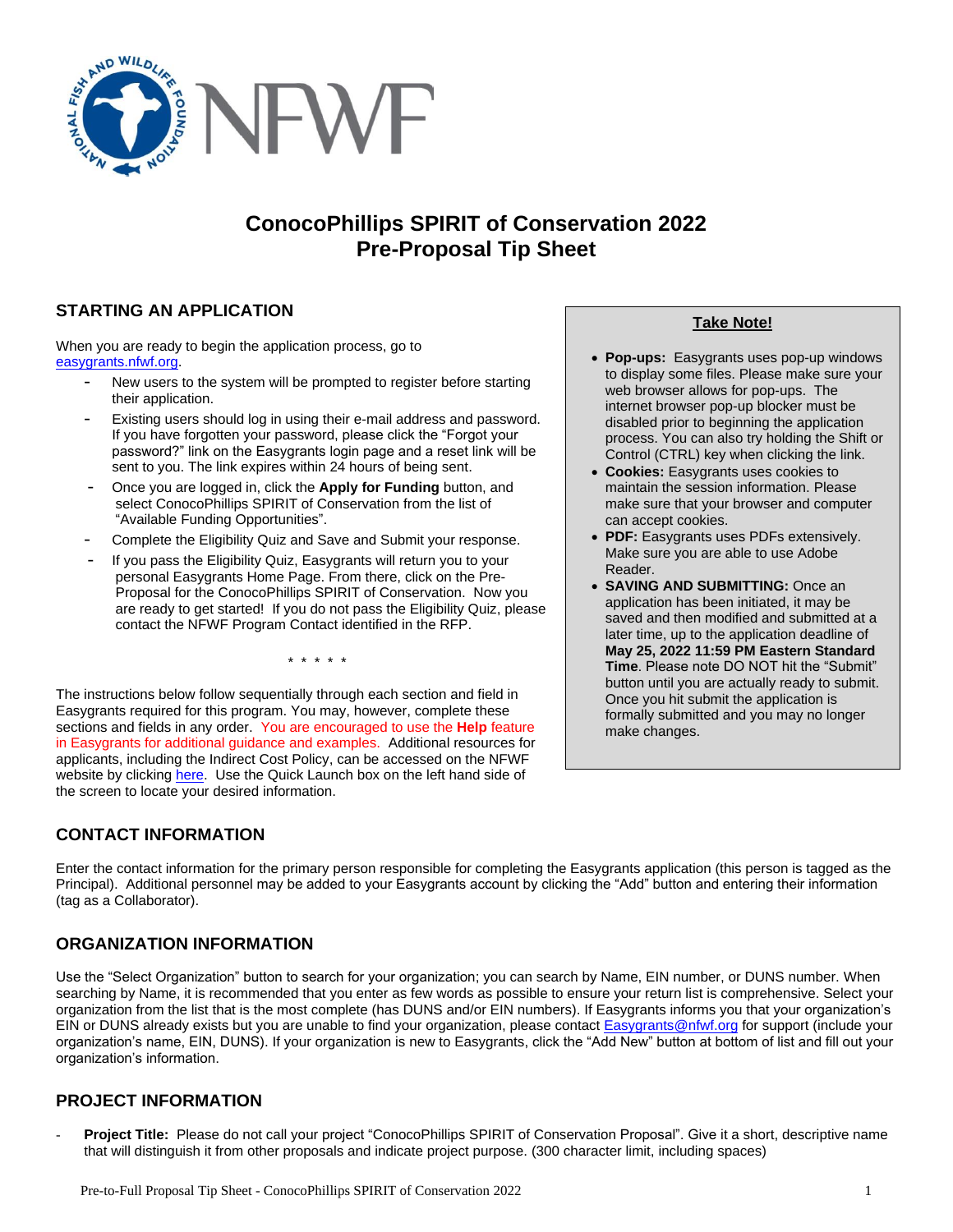- **Project Start Date:** Projects should begin within six months of the award announcement date.
- **Project End Date:** Projects should be completed within one to 36 months of the project start date.
- **Description:** Should be two sentences long in most cases. The first sentence should clearly state the main activity/method being used to address a specific species/habitat and location. The second sentence should state the expected outcome from the investment and relevance to conservation. Please refrain from using pronouns such as I, we, our, etc. (1,000 character limit, including spaces)
- Abstract: Provide a more detailed description of your project; including location, purpose, major activities, target species, specific habitat, outcomes (deliverables at the end of the grant period) and partners. If this is an international project (or if work is to be completed outside of the US or US territories), please provide one or two sentences explaining the importance/connection to the U.S. Please refrain from using pronouns such as I, we, our, etc. (1,500 character limit, including spaces)
- **Project Location Description:** Please include the state and county/city where the project will occur. (300 character limit, including spaces)
- **Requested Amount:** Grant requests should be between \$50,000 and \$250,000 (please review the Request for Proposal for categories of funding).

### **UPLOADS**

To complete your application, you must upload one or more files into Easygrants. In general, please minimize the file size of your uploads, and especially files that include photos, diagrams or logos. There is a file size limit of 15 megabytes.

- **Pre-Proposal Narrative:** The most important upload is your actual pre-proposal narrative. The **pre-proposal narrative template** may be downloaded from Easygrants at any time and completed at your leisure. It must be uploaded back into your Easygrants application before your application may be submitted. The narrative may not exceed two (2) pages in total length.
- **Applicant Demographic Information Form\*\*:** Template provided in Easygrants online application "Uploads" section. While this upload is required, you can opt out of providing the information within the form. If your organization has provided NFWF with this information in the last 12 months, please indicate that in the opt out drop down menu.

\*\* The information provided on this excel form will be kept confidential, although the Foundation may share its aggregate findings as appropriate with its staff, Board of Directors, funding partners, and publicly on its website or through other media. The Foundation will not share identifying information about any particular entity or project. These anonymized aggregate data will be used by NFWF to better understand the demographic profiles of the organizations that we fund. The information you provide will **NOT** be shared with proposal reviewers and will **NOT** be considered when making grant decisions.

# **MATCHING CONTRIBUTIONS**

Projects must have a minimum match of 1:1 cash or in-kind contributions. At least 50% of the match must be from non-federal sources. Larger match ratios and matching fund contributions from a diversity of partners are encouraged and will be more competitive.

Click the "Add" button to add sources of matching contributions, and list each source separately in the space provided. Match consists of the portion of project costs not paid with NFWF funds and may be in the form of cash, in-kind or volunteer contributions. Match must meet all of the following criteria:

Non-federal Matching Contributions:

- Verifiable from the grantee's records
- Not included as contributions for any other Federal award
- Reasonable and necessary for accomplishment of project or program objectives
- Committed directly to the project and used within the period of performance
- Allowable under OMB 2 CFR 200 Cost Principles

Federal Matching Contributions\*:

- Verifiable from the grantee's records
- Reasonable and necessary for accomplishment of project or program objectives
- Committed directly to the project and used within the period of performance

*\*While they do not count toward the non-federal matching requirement, applicants are encouraged to include federal contributions to demonstrate the full scope and support of the project or to meet the match requirement of a non-federal NFWF program.*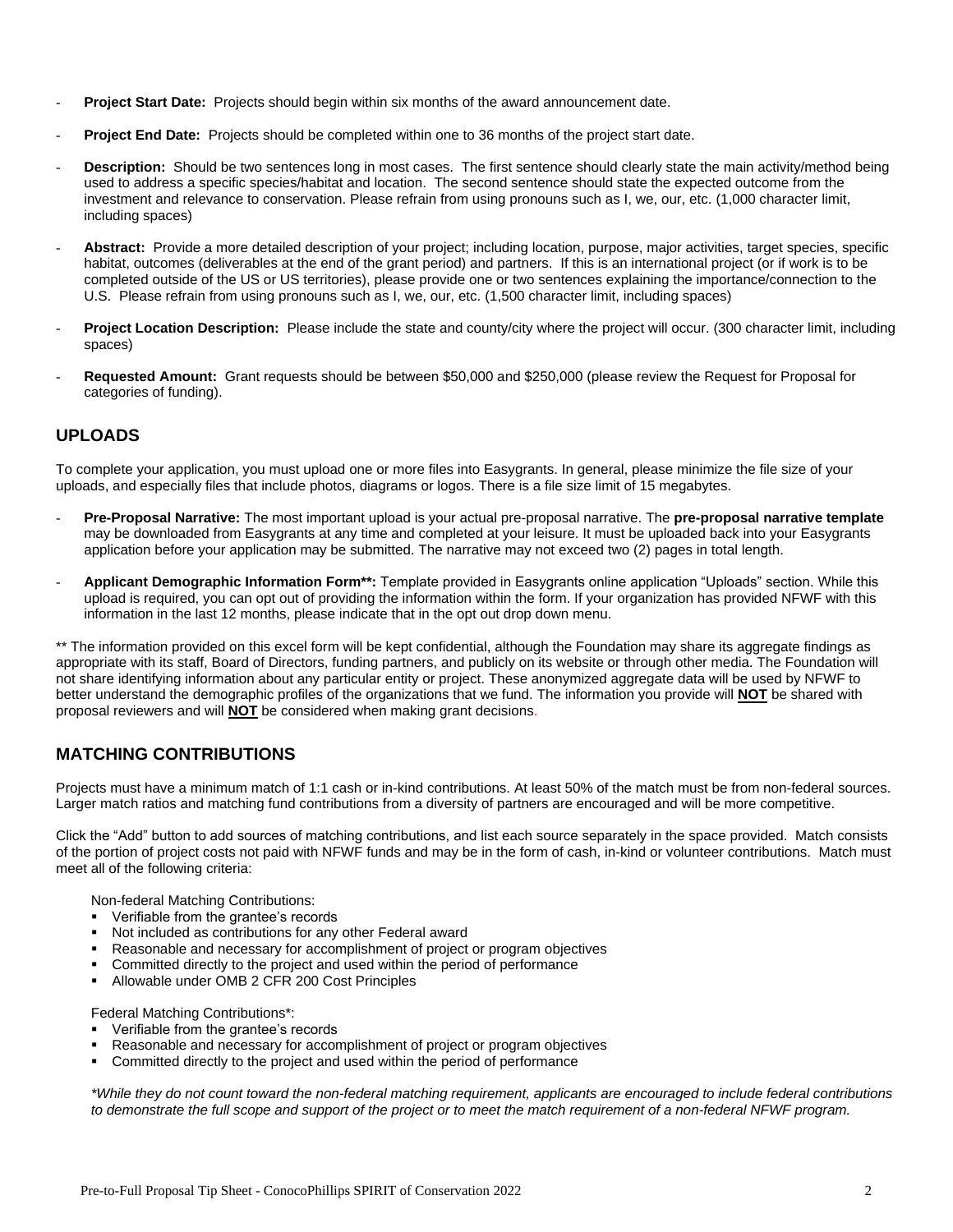### **REVIEW and SUBMIT**

When you are ready to submit, each section of your proposal should be indicated "Complete" with a green check mark  $(\checkmark)$  in the "Status" column. If any section is indicated "Incomplete" with a red  $(x)$ , you will not be able to submit and must go back and check your work in each section that is "Incomplete". The Validation Status section in the Review and Submit section of the application explains why the system indicates a section is "Incomplete".

To view and save your proposal you may click on the "View PDF" button. This function creates a composite file with all of the fields and substantive uploads, which you may then save as a stand-alone document. Please note that some of the financial documentation will be excluded from the composite file, but will be received by NFWF upon submission. Once you have reviewed your pre-proposal for accuracy, click the "Submit" button to officially submit your proposal. Upon submission, you will receive a confirmation email from [Easygrants@nfwf.org.](mailto:Easygrants@nfwf.org)

### **FREQUENTLY ASKED EASYGRANTS QUESTIONS**

### **1. How do I get back into the Easygrants online system when locked out?**

Please send an email to Easygrants Helpdesk [\(Easygrants@nfwf.org\)](mailto:Easygrants@nfwf.org) with your name, easygrants ID #, e-mail address, phone number, program you are applying to, and a description of the issue.

### **2. I forgot my Easygrants password. How do I get this information sent to me?**

Please go to [easygrants.nfwf.org,](https://easygrants.nfwf.org/) click the "Forgot your password?" link, enter your e-mail address as the Login ID, and click Submit. Easygrants will e-mail you a copy of your login information. Please note that the reset password link expires after 24 hours of being sent. If it has been longer than 24 hours since the initial request you will have to request another link in order to reset your password. If you are unable to log in after having attempted to reset your password please send an email to Easygrants Helpdesk [\(Easygrants@nfwf.org\)](mailto:Easygrants@nfwf.org) with your name, easygrants ID #, e-mail address, phone number, program you are applying to, and a description of the issue.

### **3. I have finished my proposal and it is not showing up as completed.**

Please remember to hit the "submit" button in the Review and Submit section of the application when you have completed the application. When a task is properly submitted in easygrants the task will no longer be visible on the user's homepage.

### **4. How will I know when NFWF has received my completed application?**

You will receive an automated notification fro[m Easygrants@nfwf.org.](mailto:Easygrants@nfwf.org)

### **5. I completed the application and it will not submit. Why not?**

If you are unable to submit your application, go to the Review and Submit form in the application.If any section is indicated "Incomplete" with a red  $(X)$ , there will also be an explanation as to why the system indicates the section is "Incomplete". You must go back and check your work in each section that is "Incomplete". Below are two examples that frequently prevent submission:

- 1) Check the Project Information section of the Easygrants online application "Requested Amount" to see if it matches your budget grand total. The amounts must match **exactly** (down to the cent) for you to be able to submit a proposal. Please edit your Requested Amount and/or budget if needed.
- 2) Do not complete sections of the budget where you have no costs. If you entered "0" for any budget line items, delete those line items. Placing a "0" in these line items will prevent you from submitting a proposal.

### **6. What should I do if a page crashes in Easygrants?**

If you receive a System Encountered Error it is important to follow the instructions on the page

- 1) First, click **Resume** and you should return to the previous page. Check if the action you tried to complete occurred. If the action did not complete, make a note of what page you are on and what button or link you are clicking.
- 2) Retry the action. If the system crashes again you must click the **Send an E-mail** to report the issue. This will open a Send Error Message E-mail page in a new window or tab. **Do not skip these steps and e-mail Easygrants Helpdesk yourself; we need the information in this e-mail to resolve your issue.**
- 3) In the email to Easygrants Helpdesk, please enter your name, easygrants ID #, e-mail address, phone number, and a description of what happened. The description needs to include what page you were on, what data you may have typed into the page, what button/link you clicked, and what you were trying to do.
- 4) Click **Submit** to send the message and report the error. This will be sent to the NFWF Easygrants Helpdesk along with additional technical information sent by Easygrants.

### **7. I need to download a copy of my submitted proposal.**

To download a copy of your proposal after submitting please go to your Home screen, click the **View All Tasks** button, and find your proposal in the list of tasks. Click **View PDF** to download a copy of your proposal. If the PDF does not open or begin downloading please try again, holding the Shift or Control (CRTL) key on your keyboard to override your pop-up blocker. Please note that proposals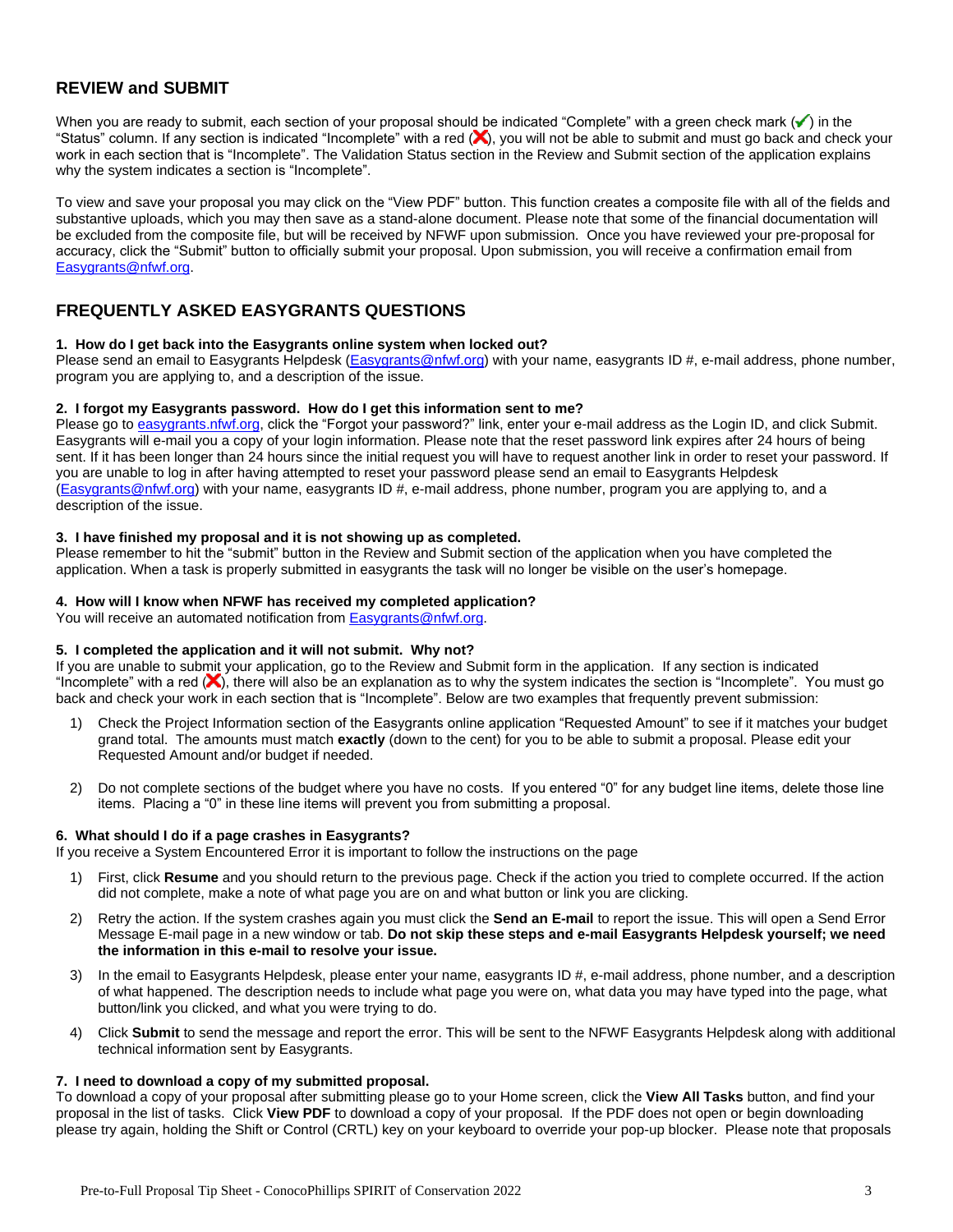are only available for a limited time after a cycle closes.

### **HELP WITH THE EASYGRANTS ONLINE SYSTEM**

For Easygrants technical support please contact our Helpdesk at **Easygrants@nfwf.org** or leave a message at 202-595-2497. Please include your name, easygrants ID #, e-mail address, phone number, program you are applying to, and a description of the issue. Helpdesk hours are 9:00 AM to 5:00 PM EST, Mon-Fri.

### **GENERAL QUESTIONS ABOUT THE RFP**

Bridget Collins Program Director, Central Region Working Lands [bridget.collins@nfwf.org](mailto:bridget.collins@nfwf.org) Office: 202-595-2655

#### **Technical Support and Easygrants Questions**

Minna Wong Coordinator, Regional Programs [minna.wong@nfwf.org](mailto:minna.wong@nfwf.org) 202-595-2657

**IF YOU HAVE RECEIVED AN EMAIL FROM [EASYGRANTS@NFWF.ORG](mailto:EASYGRANTS@NFWF.ORG) INVITING YOU TO SUBMIT A FULL PROPOSAL, PLEASE CONTINUE WITH THE FOLLOWING PAGES OF INSTRUCTION.**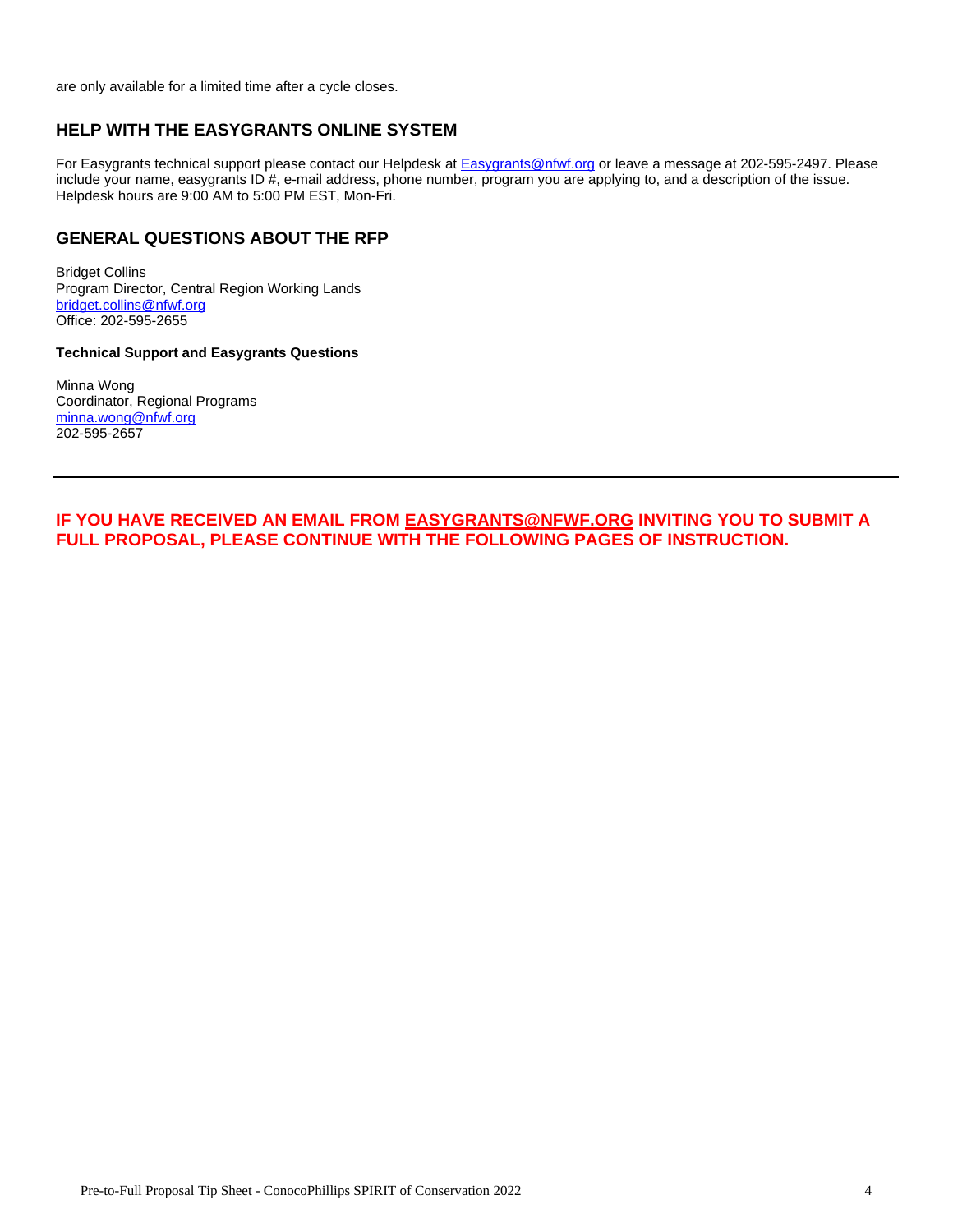# **ConocoPhillips SPIRIT of Conservation 2022 Full Proposal Tip Sheet**

#### **IF YOU HAVE RECEIVED AN EMAIL FRO[M EASYGRANTS@NFWF.ORG](mailto:EASYGRANTS@NFWF.ORG) INVITING YOU TO SUBMIT A FULL PROPOSAL, please continue on with these instructions.**

# **CONTINUING YOUR APPLICATION**

When you are ready to continue the application process, go to [easygrants.nfwf.org.](https://easygrants.nfwf.org/)

- Enter your login ID and password. If you have forgotten your password, Easygrants will e-mail one to you.
- Once you are logged in, the Full Proposal "To Do" item and its due date will appear on your Home page.
- Click "Full Proposal" task link to begin.

\* \* \* \* \*

The instructions below follow sequentially through each section and field in Easygrants required for this program. You may, however, complete these sections and fields in any order. You are encouraged to use the **Help** feature in Easygrants for additional guidance and examples. Additional resources for applicants, including the Indirect Cost Policy, can be accessed on the NFWF website by clicking [here.](http://www.nfwf.org/whatwedo/grants/applicants/Pages/home.aspx) Use the Quick Launch box on the left hand side of the screen to locate your desired information.

# **CONTACT INFORMATION**

### **Take Note!**

- **Pop-ups:** Easygrants uses pop-up windows to display some files. Please make sure your web browser allows for pop-ups. The internet browser pop-up blocker must be disabled prior to opening your application. You can also try holding the Shift or Control (CTRL) key when clicking the link.
- **Cookies:** Easygrants uses cookies to maintain the session information. Please make sure that your browser and computer can accept cookies.
- **PDF:** Easygrants uses PDFs extensively. Make sure you are able to use Adobe Reader.
- **SAVING AND SUBMITTING:**  Modifications to applications may be saved and submitted at a later time, up to the application deadline of **July 20, 2022 at 11:59 PM Eastern Standard Time**. Please note DO NOT hit the "Submit" button until you are actually ready to submit. Once you hit submit the application is formally submitted and you may no longer make changes.

This section will be pre-populated with information from your pre-proposal; however, you may update this section with additional project personnel or changes to personnel roles.

# **ORGANIZATION INFORMATION**

This section will be pre-populated with information from your pre-proposal.

# **PROJECT INFORMATION**

The following fields will be pre-populated with information from your pre-proposal; however, you may edit these fields to make improvements or to reflect changes in your project:

- **Project Title**
- **Project Start Date**
- **Project End Date**
- **Description**
- **Abstract**
- **Requested Amount**

# **PROJECT LOCATION**

The following fields require new information not provided previously:

- Project Location Country: All projects must occur within "North America United States".
- Project Location State: Select all states that apply.
- **Project Location U.S. Congressional District(s):** As of January 1, 2013, Congressional District lines were redrawn in many states. Please carefully review the district(s) for your project's location. If you are not sure what the Congressional District(s) should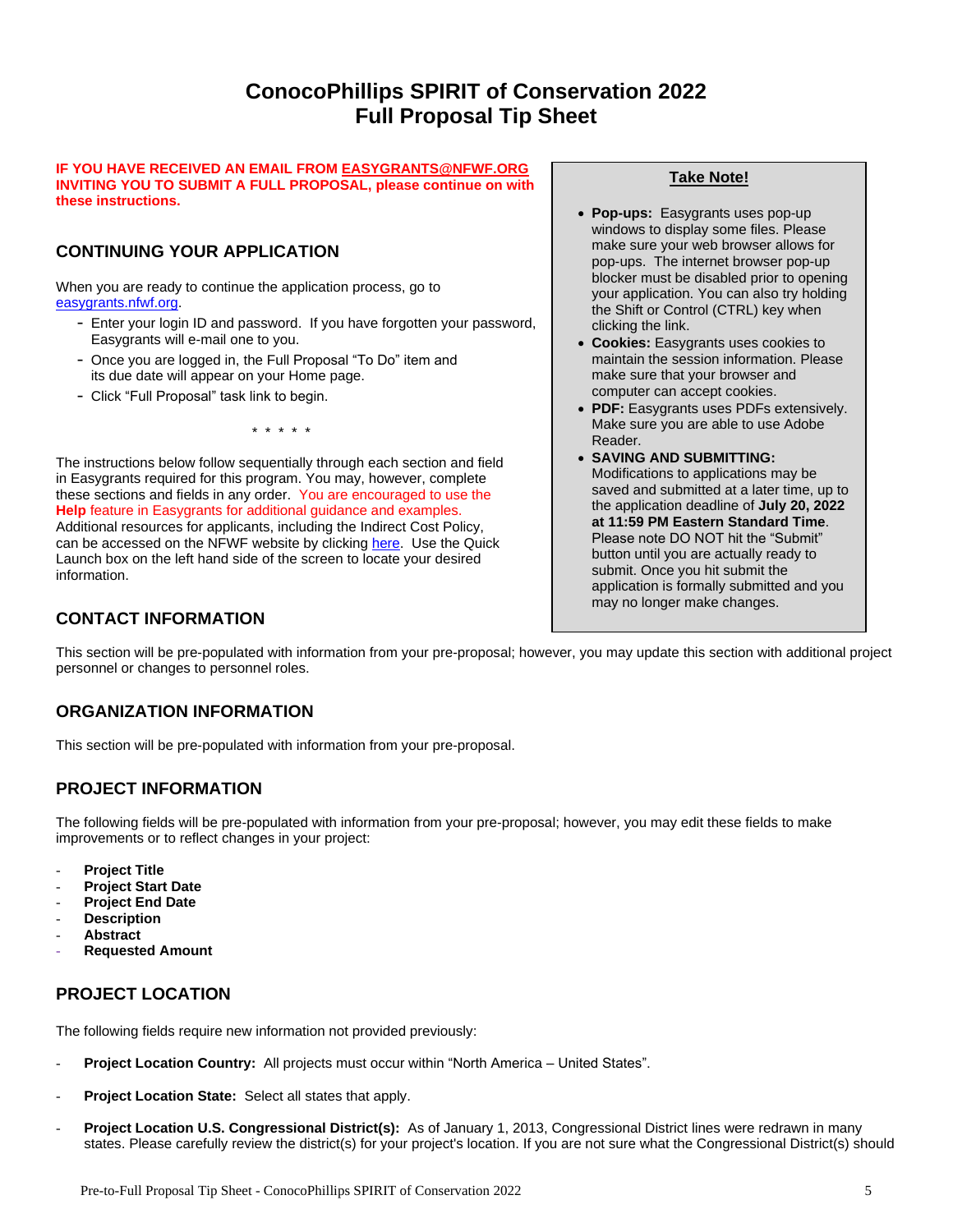be, you can enter the project zip codes or addresse[s at](http://www.govtrack.us/congress/members/map) <http://www.govtrack.us/congress/members/map> to determine the correct district(s) for your project. If your project takes place statewide, please select the "All Districts" option for that state.

**Project Location Description:** This field will be pre-populated with information from your pre-proposal; however, you may edit to reflect changes or refinements to your project location.

### **MAP**

This section allows you to map the location(s) of your proposed project. Follow the page instructions provided in Easygrants. For more detailed assistance, refer to th[e Map Page Help](http://www.nfwf.org/whatwedo/grants/Documents/HelpFile.Proposal.Map.pdf) document o[r Mapping Video Tutorial.](http://www.nfwf.org/whatwedo/grants/applicants/Pages/mapping-tool.aspx#.VfH2mpd1b70)

- Navigate to the map window and click "Save" at the bottom of the page to begin mapping your project.
- There are three methods of submitting the location(s) of your project:
	- I. Upload a Shapefile
	- II. Select by Geography
	- III. Draw a Custom Area
- Once your location(s) have been created, click "Submit Project Location".
- To finalize your location, click the "Confirmation" check box at the bottom of the page.
- Then click "Save" (or "Save & Continue") to save your map and move to the next task.

### **UPLOADS**

To complete your application, you must upload one or more files into Easygrants. In general, please minimize the file size of your uploads, and especially files that include photos, diagrams or logos. There is a file size limit of 15 megabytes.

- **Full Proposal Narrative:** The most important upload is your actual full proposal narrative. The **full proposal narrative template** may be downloaded from Easygrants at any time and completed at your leisure. It must be uploaded back into your Easygrants application before your application may be submitted. The narrative may not exceed six (6) pages in total length.
- In addition to the narrative, several other files should be uploaded. Following is guidance regarding all required and optional uploads:

| <b>Upload</b>                                | <b>Required</b> | <b>Notes</b>                                                                                                                                                                                                                                                                           |
|----------------------------------------------|-----------------|----------------------------------------------------------------------------------------------------------------------------------------------------------------------------------------------------------------------------------------------------------------------------------------|
| Narrative                                    | Yes             | Template provided in Easygrants online application "Uploads" section.                                                                                                                                                                                                                  |
| <b>Project Maps</b>                          | No              | In addition to the Mapping Tool, please submit maps and/or diagrams of on-site<br>work proposed, if applicable. Strongly recommended for restoration or green<br>infrastructure projects.                                                                                              |
| Letters of Support                           | No              | Recommended from significant partners, especially those providing matching<br>contributions. Letters of support should not be mailed directly to NFWF.<br>Scan all letters of support into one single file and upload the file in the "Uploads"<br>section of your online application. |
| Other documents                              | No              | Ten (10) page limit.                                                                                                                                                                                                                                                                   |
| Statement of Litigation                      | Yes             | Template provided in Easygrants online application "Uploads" section. Federal,<br>state, and local government applicants are not required to complete this section.                                                                                                                    |
| Board of Trustees or<br><b>Directors</b>     | Yes             | Provide a list of members. If your organization is not a nonprofit and does not<br>have a Board, upload a document stating that none exists.                                                                                                                                           |
| <b>GAAP Audited Financial</b><br>Statements* | Yes             | Please refer to the Required Financial Documents and FAQs webpage for details<br>on all financial information required for submission.                                                                                                                                                 |
| IRS Form 990*                                | Yes             | Please refer to the Required Financial Documents and FAQs webpage for details<br>on all financial information required for submission.                                                                                                                                                 |
| Single Audit*                                | Yes             | Please refer to the Required Financial Documents and FAQs webpage for details<br>on all financial information required for submission.                                                                                                                                                 |
| Photos                                       | No              | Please compress photos to minimize file size.                                                                                                                                                                                                                                          |

\***If your organization has recently applied to NFWF for a grant and valid information is already on file in Easygrants and is current, you will not be asked for these uploads and these categories will not appear for you in Easygrants**. Also, please note that financial documents may not show a 'successfully converted' status when you are uploading them. This is because financial documents are not pulled into the full proposal PDF but are stored in a separate part of the easygrants system which can only be accessed by NFWF staff once uploaded.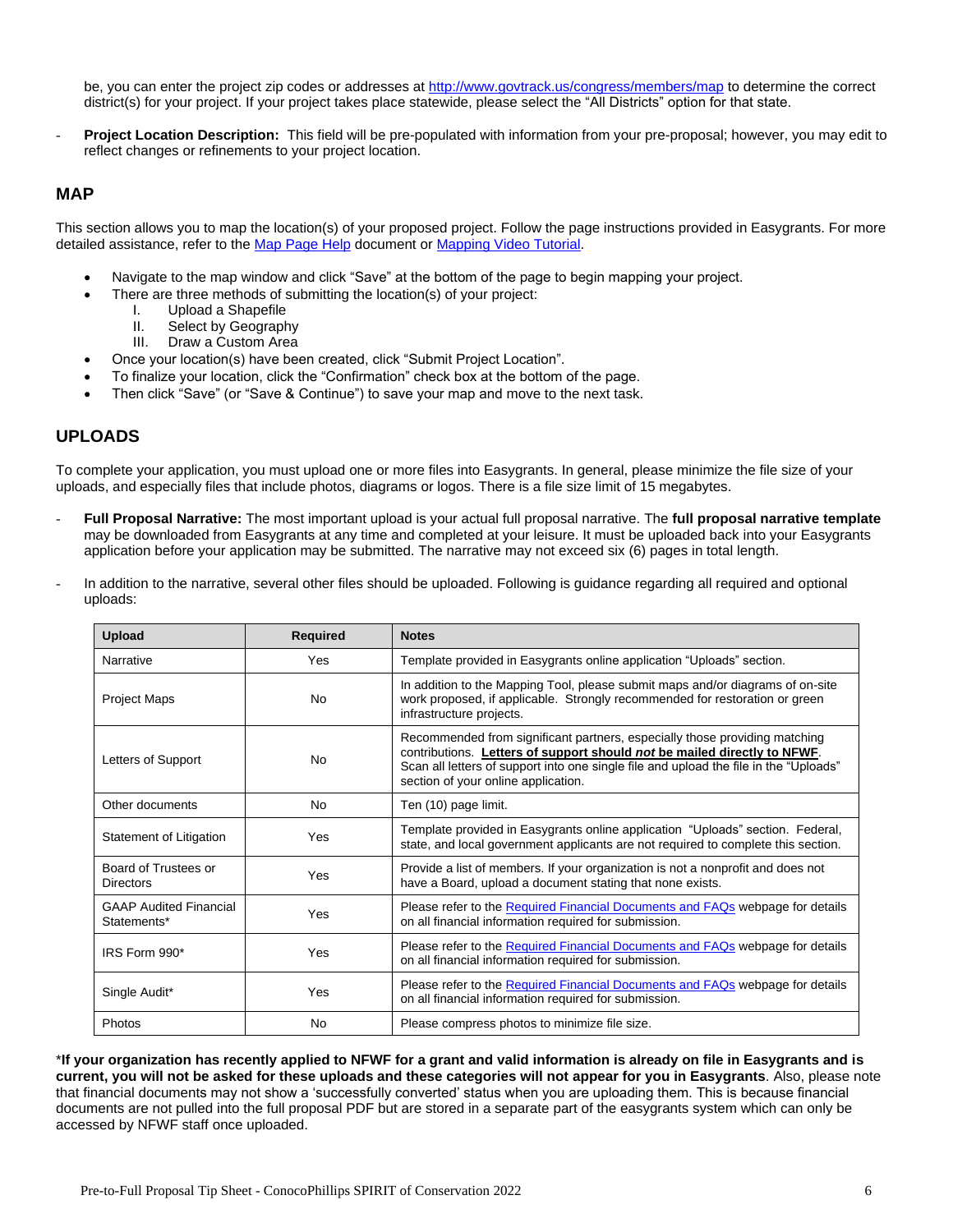# **METRICS**

This section allows you to select the activity and outcome metrics you will use to measure your project's progress and success. Follow the directions provided in Easygrants to complete this section. A couple of pointers:

- A list of metrics associated with this program will be presented.
- Hover your mouse cursor over the "?" next to a metric to read its description and specific guidance.
- Please "Add" and complete at least one metric relevant to reporting your project's progress.
- For each metric you will need to provide values for "Starting Value" and "Target Value". In most cases the starting value will be zero (0).
- In your project narrative, you will have the opportunity to describe additional activities and outcomes associated with your project.

## **BUDGET**

Please refer to the [Detailed Budget Instructions](http://www.nfwf.org/whatwedo/grants/applicants/Pages/budget-instructions.aspx) sheet in order to accurately complete a budget for this project.

- Budgets without narrative descriptions may be rejected and/or returned to the applicant for further details and clarification.
- Narratives should be written in such a way that someone not specifically familiar with the project can conceptually understand the rationale, purpose and calculation of the anticipated costs identified.
- The "Requested Amount" in the Project Information section must match your budget grand total exactly. The budget should only represent the grant amount being requested from NFWF; it should not include matching funds or represent the overall budget for the project.
- NFWF reserves the right to evaluate the cost-effectiveness of a budget, which may include, but is not limited to, an assessment of either or both direct and indirect costs in the proposed budget.

Indirect Costs: If you intend to include indirect costs in your budget, please review NFWF's [Indirect Cost Policy.](http://www.nfwf.org/whatwedo/grants/applicants/Pages/indirect-policy.aspx)

- The federal government has determined that a *de minimis* 10% indirect rate is an acceptable minimum for organizations without a NICRA, as such NFWF reserves the right to scrutinize **ALL** proposals with indirect rates above 10% for costeffectiveness.
- If you are including indirect costs in your budget request, please provide a narrative description identifying what the indirect request will be supporting (e.g., CEO salary, rent for lab space central to project site, etc.).
- Indirect cost narratives should include a statement of whether the applicant has ever had a NICRA. If the applicant has a NICRA, it shall include supporting documentation.
- Budgets without narrative descriptions for indirect costs may be rejected and/or returned to the applicant for further details and clarification.

# **MATCHING CONTRIBUTIONS**

Projects must have a minimum match of 1:1 cash or in-kind contributions. At least 50% of the match must be from non-federal sources. Larger match ratios and matching fund contributions from a diversity of partners are encouraged and will be more competitive.

Click the "Add" button to add sources of matching contributions, and list each source separately in the space provided. Match consists of the portion of project costs not paid with NFWF funds and may be in the form of cash, in-kind or volunteer contributions. Match must meet all of the following criteria:

Non-federal Matching Contributions:

- Verifiable from the grantee's records
- Not included as contributions for any other Federal award
- Reasonable and necessary for accomplishment of project or program objectives
- Committed directly to the project and used within the period of performance
- Allowable under OMB 2 CFR 200 Cost Principles

Federal Matching Contributions\*:

- Verifiable from the grantee's records
- Reasonable and necessary for accomplishment of project or program objectives
- Committed directly to the project and used within the period of performance

*\*While they do not count toward the non-federal matching requirement, applicants are encouraged to include federal contributions to demonstrate the full scope and support of the project or to meet the match requirement of a non-federal NFWF program.*